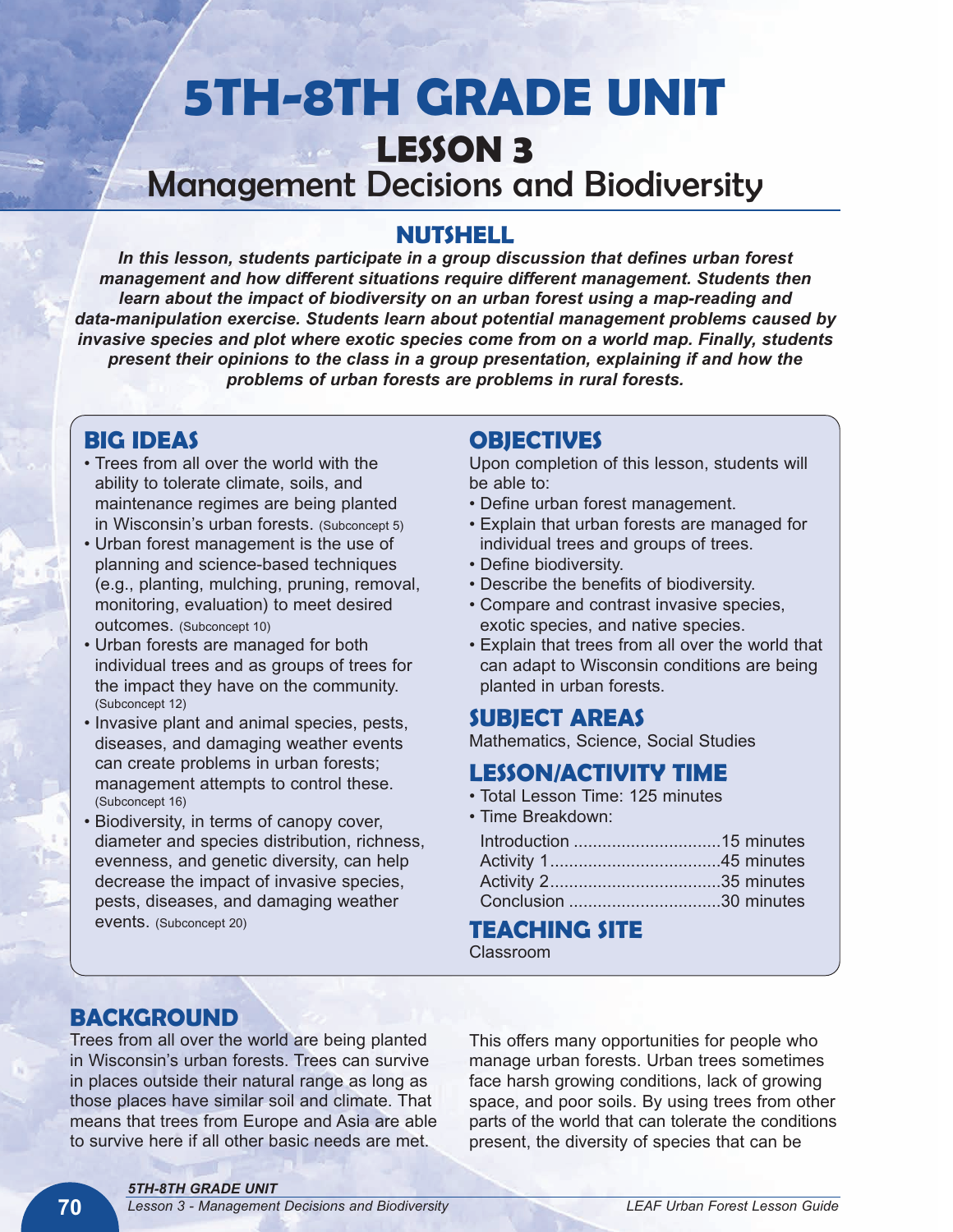# **MATERIALS LIST**

#### FOR EACH STUDENT

- Copy of Student Pages !**1A-B**, *Tree Data Collection*
- Copy of Student Page !**2**, *Tree Data*
- Calculator

#### FOR THE TEACHER

- Teacher Pages  $\bullet$  **1A-B**, *Tree Data Key*
- Copy of Teacher Pages **2A-D**, *Species Cards (cut out; a color version is also available on the LEAF website at www.uwsp.edu/leaf)*
- Overhead transparency of Teacher Page **3**, *World Map* OR locate a large world map to use
- Two different colored overhead transparency markers
- Teacher Page **M**<sub>s</sub><sup>4</sup>, *Species Cards Key*

planted is greatly expanded. This can have positive benefits because of the increase in biodiversity. However, planting these species can create some challenges too.

# **VOCABULARY**

**Arboriculture:** The planting, care, and scientific cultivation of trees on an individual plant basis.

**Biodiversity:** The variety and complexity of all life on earth.

**Exotic Species:** A species from a specific geographic region that has been introduced into an area outside of that region.

**Invasive Species:** A species that enters an area and causes harm by outcompeting species that are already there.

**Native Species:** A species that exists within its natural range.

**Urban Forest Management:** The use of planning and science-based techniques (e.g., planting, mulching, pruning, removal, monitoring, evaluation) to meet desired outcomes.

### NATIVE/EXOTIC/INVASIVE SPECIES

There are important definitions to know to understand this subject. They are native species, exotic species, and invasive species. A native species is a species that lives within its normal range. An exotic species is any species living outside its normal range. It could be from another continent or another part of North America. By strict definition, an invasive species is an exotic species that successfully outcompetes native plants. This definition is sometimes modified to include plants that are native and competitive. For the purposes of this lesson, we will stick to the idea that invasive species are exotic. It is important to note, however, that even though invasive species are exotic, exotic species are not always invasive. It is also important to remember that "species" refers to plants, animals, and insects.

As mentioned earlier, using exotic species can help urban forest managers by giving them more options of species. These added species may be valuable resources because they may be better able to deal with the management challenges in urban forests. Problems can arise, however, when the exotic species is invasive.

 $\mathbf\omega$ 

 $\blacktriangleleft$ Q. Q.  $\mathbf \mu$ Z ี<br>อิ

 $\mathsf{\Xi}$  $\blacksquare$  $\boldsymbol{\alpha}$ O  $\boldsymbol{\mathsf{\Omega}}$  $\supset$  $\mathbf{\mathsf{C}}$ O<br>F Z

K- 4

**5- 8**

თ <u>ר</u><br>ב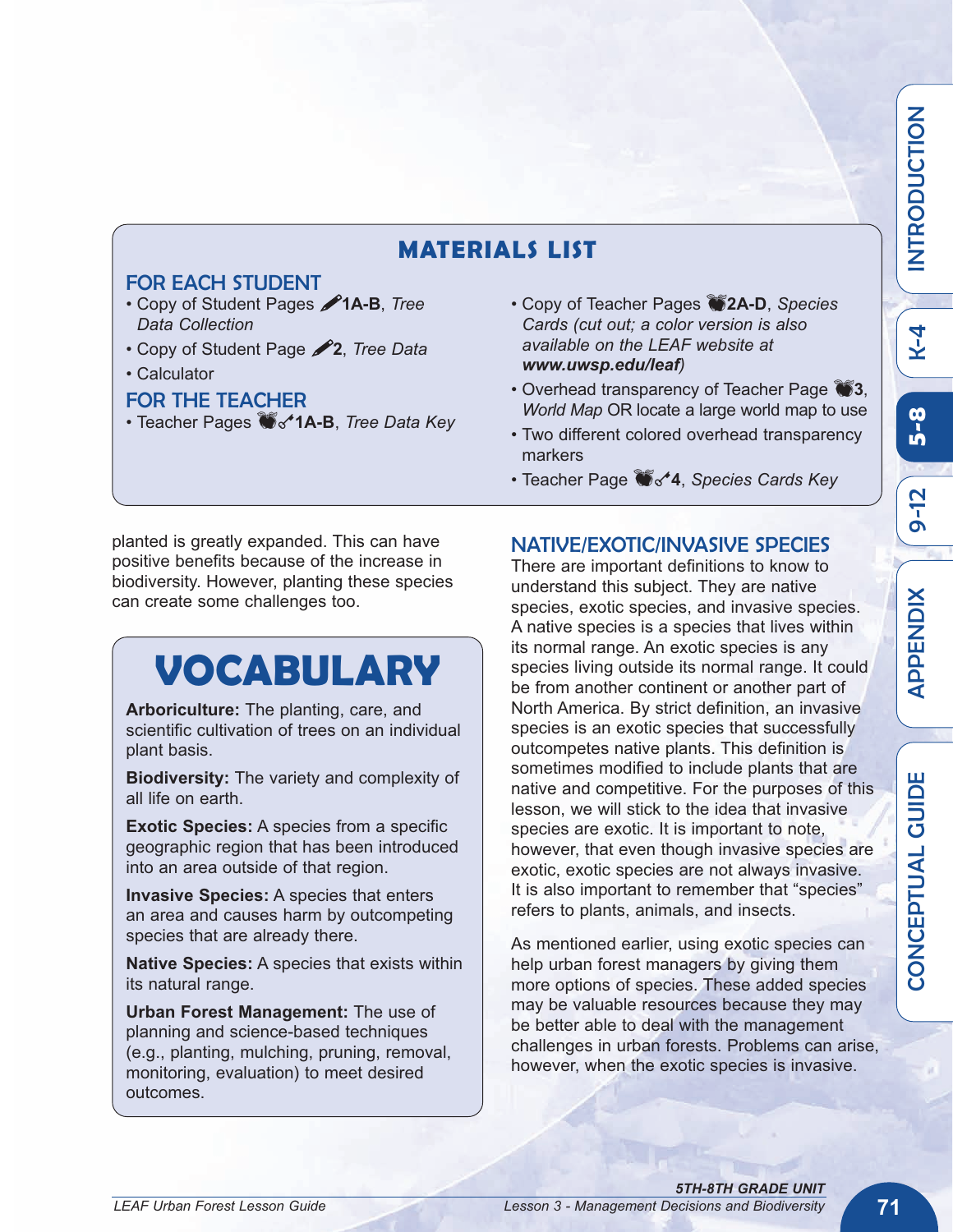**5 - 8**

७  $\frac{1}{\mathsf{D}}$ 

These invasive species can outcompete other species in wooded parks and river ways in cities and towns. They can reduce the ability of native plants to survive and make the area less diverse. (A discussion of biodiversity can be found in the right column.) Exotic invasive species also come in the form of damaging insects and disease. They can have large negative impacts on urban forests. In addition to the impact invasive species can have in an urban forest, they can also impact rural forests. Many problem species in rural forests were introduced to the area through their use in urban forests.

#### URBAN FOREST MANAGEMENT

Urban forest management is the use of planning and science-based techniques to meet desired outcomes. In that basic definition, it is very similar to traditional forest management. The big difference comes when we consider the techniques urban forest managers use to do their jobs and the qualities of the resource they are managing. With fewer trees per acre in an urban forest, the job of pruning, mulching, monitoring, removing, and evaluating individual trees is much more feasible. The number of owners, and therefore management objectives, is much higher in an urban forest.

Although individual tree management (also known as arboriculture) is a big contrast to traditional forestry, it is important to remember that urban forestry deals with trees both individually, such as in a yard, as well as in groups, such as a series of street trees or trees in a park. Different techniques are used in different situations.

The problems that trees in urban areas face can include air pollution, soil compaction, lack of space, and vandalism; these don't happen regularly in rural forests. The problems that do impact rural forests such as insects, disease, weather-related damage, and invasive species, also affect urban forests.

#### **BIODIVERSITY**

One way for urban foresters to help address these potential threats is to increase biodiversity. Biodiversity is the variety and complexity of life on earth. It is measured in different ways. The broad categories of biodiversity often used are ecosystem diversity (how many different ecosystems there are), species diversity (how many species there are), and genetic diversity (how many different variations in genes there are in a population). Urban forests have additional important measures of diversity. The diversity of canopy cover (percentage of cover and type), diameter and species distribution (the size of the trees and where they are), and richness and evenness (how many species and their proportion).

With increased biodiversity, the impact of a pest or disease that targets a single species decreases. A wind or ice storm that can easily break large, weak-wooded trees will not have such a major impact if different trees of different ages are present. Young trees may be more susceptible to a drought, but older trees can survive it. A specific genetic strain of a species may tolerate a disease when another can't. Having biodiversity on many levels can increase the overall health of an urban forest.

### **PROCEDURE** INTRODUCTION  $($ <sup> $\uparrow$ </sup> $\downarrow$  $)$

**NOTE:** If students have not completed Lesson 1, define and explain what an urban forest is prior to beginning this lesson.

1. Ask students what they would have to know and do if they were planning a party for a few people. Write their suggestions in a list on the board. *(How many people are coming? Who is coming? When and where can you have the party? What activities are you going to do at the party? Will you have any help with the party? How much will it cost? Where will the money come from?)*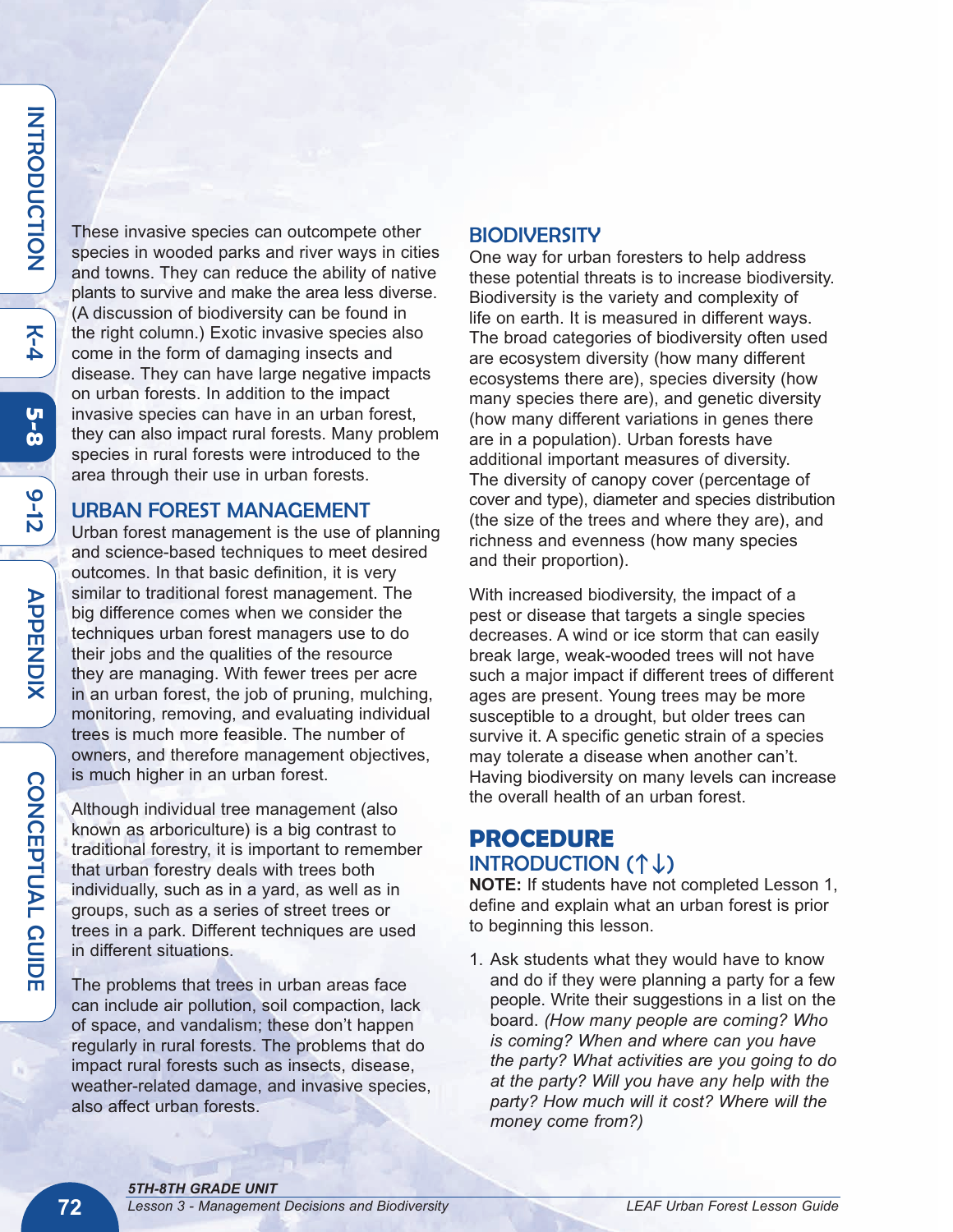თ <u>ר</u>

- 2. Using the questions below, list on the board what needs to be considered if you are managing trees in a yard.
	- How many trees do you have?
	- What kinds are they?
	- How much money do you have to take care of them?
	- How many people do you have available to help take care of them?
	- Where are existing trees and where can more be planted?
- 3. Explain that planning a party has things in common with planning for trees in a yard. As a class, draw lines connecting the things on the party planning list to the things on the yard tree planning list that are similar and discuss. *(Connections could be made from all the things on the yard tree planning list to similar things on the party planning list.)*
- 4. Read and discuss the definition of urban forest management. *(Urban forest management is the use of planning and science-based techniques [e.g., planting, mulching, pruning, removal, monitoring, evaluation] to meet desired outcomes.)* Explain that trees in an urban forest are sometimes managed individually, such as in a yard, and sometimes managed as groups, such as in a park.
- 5. Tell the students that now, instead of planning a party for a few people, they are planning a party for 100 people. Would you need to answer the same questions as before? *(Yes.)* Will the way you handle the party be the same? *(No. You will need a larger space, more money, different activities, etc.)*

Tell students that managing entire urban forests is different than managing trees in a yard. Although you still need to know the same information, what you do with it will change with the different answers. Discuss what might be different about managing a large park with lots of trees compared to managing a few trees along the street. *(There are more trees in the park, it will cost more to maintain more trees, fewer kinds of trees are able to grow along the street, it is probably all right if a tree in a park has messy fruit but not all right on a street, there are more places to plant trees in a park.)*

### ACTIVITY 1 – ANALYZING BIODIVERSITY  $($ <sup>1</sup> $\downarrow$ )

Ask the class to tell you what they think of when they hear the word diversity. *(Diversity of cultures, thoughts, religion, etc.)* Ask them if they have heard of "biodiversity." Define biodiversity. *(The variety and complexity of all life on earth.)* Explain that there are different ways of thinking about how diverse a forest is. One way biodiversity is measured is by identifying how many different species there are. You can also consider the ages of trees. *(More ages are more diverse.)* Where trees grow is another way they are diverse. *(If all the trees in an urban forest are in people's yards, it isn't as diverse as if there were also trees in parks, along streets, along rivers, etc.)* Tell students they are going to look at how much biodiversity there is in an urban forest.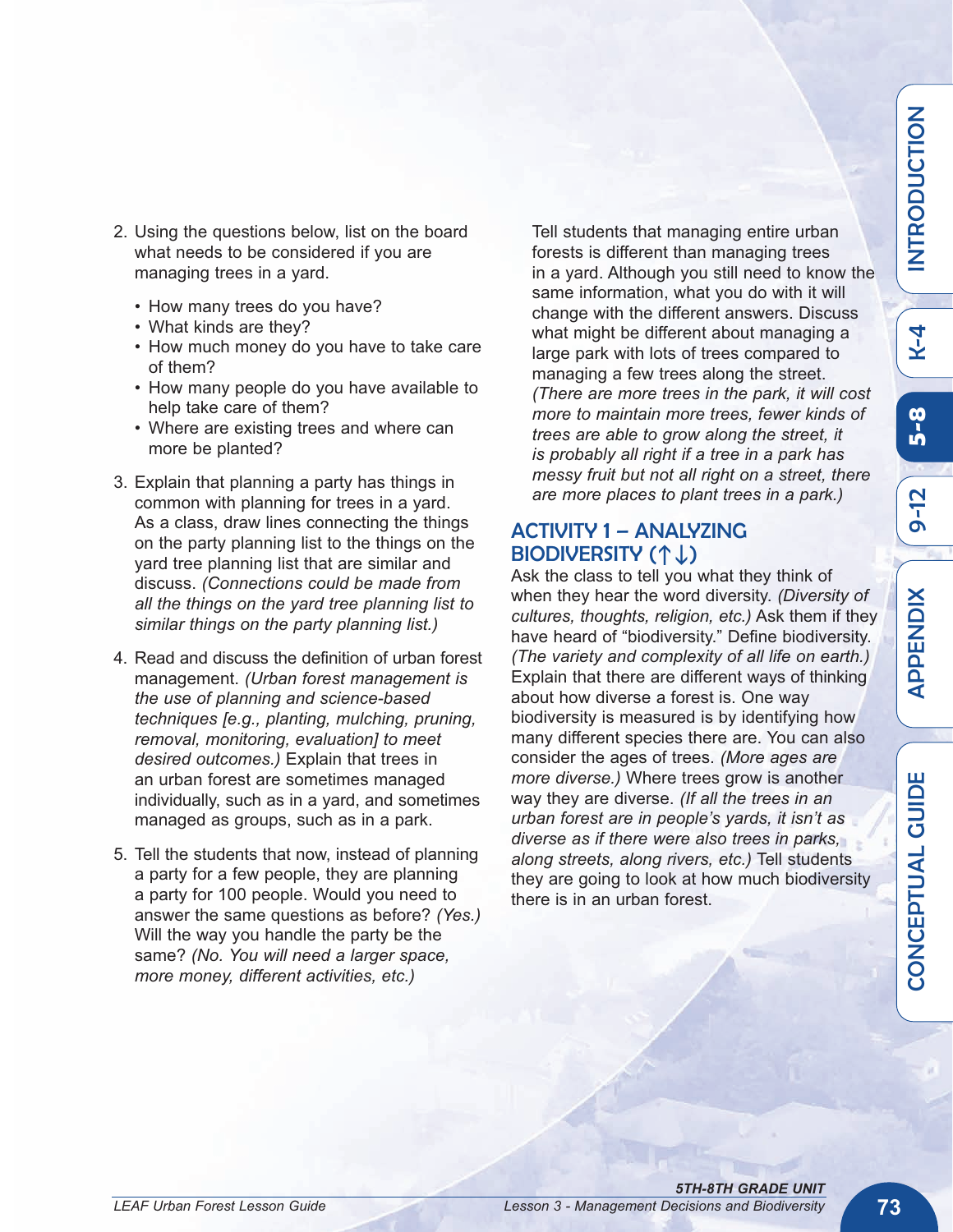K<br>4

**5 - 8**

७  $\frac{1}{\mathsf{D}}$  2. Hand out Student Pages !**1A-B**, *Tree Data Collection* to each student. Explain to students that urban foresters collect and use data about their urban forest to decide how to manage it. (Remind students of this point made in the Introduction.) The data may include the number of trees, location, species, size, health, and other information. Sometimes this information is put onto a map and urban foresters use computers to locate and keep track of information. Explain to students that they will be using the map and symbols on Student Page !**1B**, *Tree Data Collection Map* to collect the data needed to fill out the table on Student Page !**1A**, *Tree Data Collection Tables*. Let students begin filling out the worksheet. Review the process of determining percentages if needed and have students write the formula they will be using on their sheets. *(Percent of total for each species = Number of trees for each species ÷ Total number of trees for all species. Move the decimal point two spaces to the right to get the percent.)*

- 3. After students have completed entering their data on the worksheet, hand out Student Page **2**, *Tree Data* to each student. Have students use the data on this sheet to answer the questions.
- 4. Lead a discussion with the class using Teacher Pages  $\bullet$ <sub>s</sub><sup>1</sup>1A-B, *Tree Data Key.* The key includes answers to the questions on Student Page !**1A**, *Tree Data Collection Tables*. It also includes discussion points for you to use. Discussion centers around comparing their map data to the whole city data and considering how the data indicate biodiversity.

**NOTE:** Unless your students are ready for specific discussion of the types of biodiversity, leave that detail out of the wrap-up discussion for this activity.

#### ACTIVITY 2 – NATIVE, EXOTIC, AND INVASIVE SPECIES (h)

- 1. Write the following definitions on the board: Native Species – A species that exists within its natural range; Exotic Species – A species from a specific geographic region that has been introduced into an area outside of that region; Invasive Species – A species that enters an area and causes harm by outcompeting species that are already there. Once students have a grasp of these terms, proceed to the next step.
- 2. Hand out cards made from Teacher Pages A**2A-D**, *Species Cards*, one to each student or pair of students. Each card has an exotic tree, shrub, or pest name and a description on it. Some of the species listed on these cards can be problems in an urban forest, some are not.

**EXTENSION:** For a more in-depth look at each species, assign students to use the internet to find out more. Tell students to type the scientific name into a search engine and investigate the websites that the search reveals.

3. Tell students that they need to decide if the species described on their card is invasive or noninvasive. The descriptions on the cards will give them the information they need to do this. Discuss the words and phrases from the descriptions that will indicate invasive species. *(Aggressive, outcompetes, spreads rapidly, grows quickly, etc.)* They should check either "invasive" or "noninvasive" on their cards.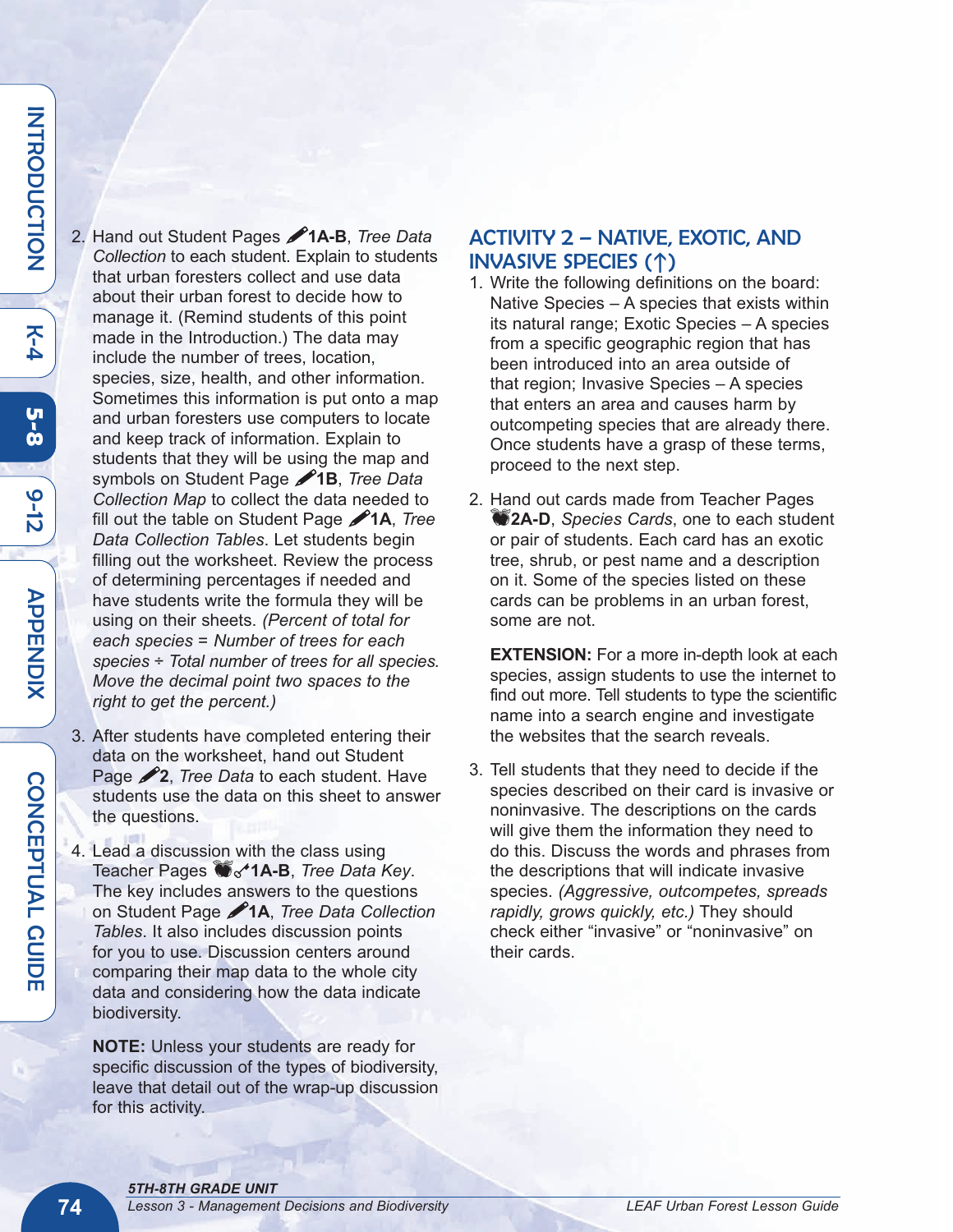K4

 $\mathbf\omega$ O Z  $\mathbf C$ щ <u>Δ</u> T  $\Box$  $\blacktriangleleft$  $\overline{\phantom{0}}$ G <u>በ</u><br>J  $\mathbf \mu$ 

- 4. Once students have read their card and checked the appropriate word, start a brief class discussion about why invasive species are significant. *(Invasive species are successful at competing with native plants. They reduce the numbers of native plants or eliminate them entirely. This disrupts the ecosystem. For instance, if invasive honeysuckle grows so densely in a forested area of a park that it shades out all the other plants, it reduces the food available for the animals that eat those plants. Without food, the animals can't survive and go elsewhere. In an urban forest, animals may not have another place to go because that area may have been the only one with those plants.)* Have some students with the invasive species cards share the name of their species. Ask students if they have seen or heard about any of these invasive species. Discuss what they have heard.
- 5. Put up Teacher Page A**3**, *World Map* on the overhead projector. Ask students to come up, one at a time, and mark on the map with an "X" where their species originated. Use different colors for invasive and noninvasive. They should each tell the class where the species came from and if it is invasive. After all the species have been marked on the map, start a discussion about what the species that can grow in Wisconsin have in common. *(They are all from the northern hemisphere. They all grow in similar climates.)* Be sure to make the point that not all of the exotic species are invasive.

**NOTE:** You may wish to use a large map of the world instead of the overhead. If so, use colored sticky notes to mark the countries the species originate in.

6. Remind the class what urban forest management is. (The use of planning and science-based techniques [e.g., planting, mulching, pruning, removal, monitoring, evaluation] to meet desired outcomes.) Tell students people use the techniques mentioned to either help or hinder certain species. As a group, brainstorm some of the things that could be done to manage the species they just learned about. Decide which species managers would want to hinder and which species they would encourage to grow.

#### CONCLUSION – BEYOND THE URBAN FOREST  $($ <sup>1</sup> $\downarrow$  $)$ *VARIATION 1* (↓)

1. As needed, discuss with the class what a rural forest is like. Remind students what the definition of biodiversity is.

**NOTE:** Pictures of urban and rural forests intended to aid in student discussion are available on the LEAF website. Go to **www.uwsp.edu/leaf** and navigate to the educator supplemental resources section.

- 2. Divide students into groups of two or three. Assign groups to design a PowerPoint, or use another presentation format to summarize what they think benefits and drawbacks of biodiversity are in rural forests.
- 3. Have groups present their PowerPoint to the class.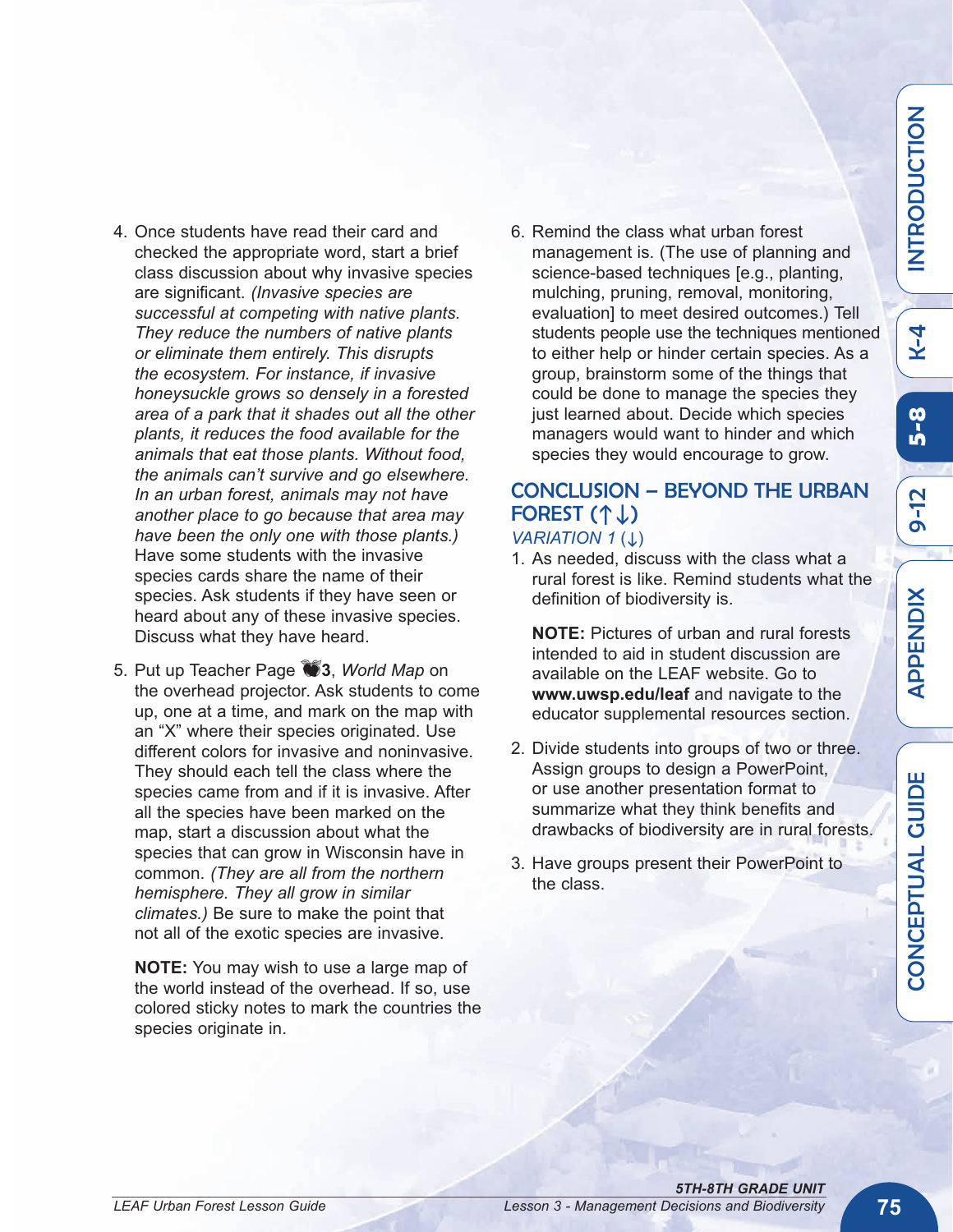#### Z  $\overline{\texttt{z}}$ O  $\overline{\mathbf{C}}$  $\subset$  $\mathsf{\Omega}$ TIO Z

K<br>4

**5 - 8**

७  $\frac{1}{\mathsf{D}}$ 

#### *VARIATION 2* (h)

- 1. As needed, discuss with the class what a rural forest is like. Review with students what makes an invasive species invasive. (Highly competitive, reproduces rapidly, outcompetes native species.) If needed, remind them that a noninvasive exotic will not be likely to reproduce, so it would have to be planted in a rural forest. Review the type of management techniques used in an urban forest.
- 2. Divide students into groups of two or three. Assign groups to design a PowerPoint, or use another presentation format.

The group should address the following:

- a. Explain which of the species (from the species card they each have from the previous activity) might be a problem in a rural forest and why.
- b. Do they think it is possible to manage the problem in the same way in a rural forest as in an urban forest? What do they think the impact on biodiversity is?
- 3. Have groups present their PowerPoint to the class.

# **LEAF LINKS**

**The lessons listed below, for the** *LEAF Wisconsin K-12 Forestry Education Lesson Guide***, contain possible enhancements, extensions, or replacements for** *Urban Forest Lesson Guide: 5-8 Lesson 3***.**

#### UNIT 5-6 LESSON 6: WHAT IS MANAGEMENT?

*Students discover what's happened in Wisconsin's history that led us to modern forestry and about management techniques by creating a timeline and reading a "choose your own adventure" story.* 

Use the entire 5-6 Lesson 6 as a follow-up to Urban Forest Lesson Guide: 5-8 Lesson 3. The lesson will help students understand what the history, techniques, and results of rural forest management are.

## UNIT 7-8 LESSON 2: BIODIVERSITY AND THE FOREST CONNECTION

*Students analyze three ecosystems to determine their interconnections and create a Venn diagram. They also discuss the value of Wisconsin's forests in terms of biodiversity.* 

Use 7-8 Lesson 2 Activity 1, Activity 2, and Conclusion to extend Urban Forest Lesson Guide: 5-8 Lesson 3 Activity 1. The lesson examines biodiversity by comparing the interconnections between ecosystems. Add the urban forest to the list of ecosystems included in 7-8 Lesson 2 Activity 1.

### UNIT 7-8 LESSON 3: HOW FORESTS ARE MANAGED

*Students explore forest management plans, multiple use, and sustainability through a simulation, video, and game.*

After completing Urban Forest Lesson Guide: 5-8 Lesson 3, use 7-8 Lesson 3 Introduction, Activity 1, Activity 3, and Conclusion to help students understand how management is used in rural forests.

D<br>L<br>C

A L  $\boldsymbol{\mathsf{\Omega}}$ UID E

 $\blacktriangleright$  $\bf \overline{U}$  $\bf \sigma$  $\overline{\mathbf{H}}$ Z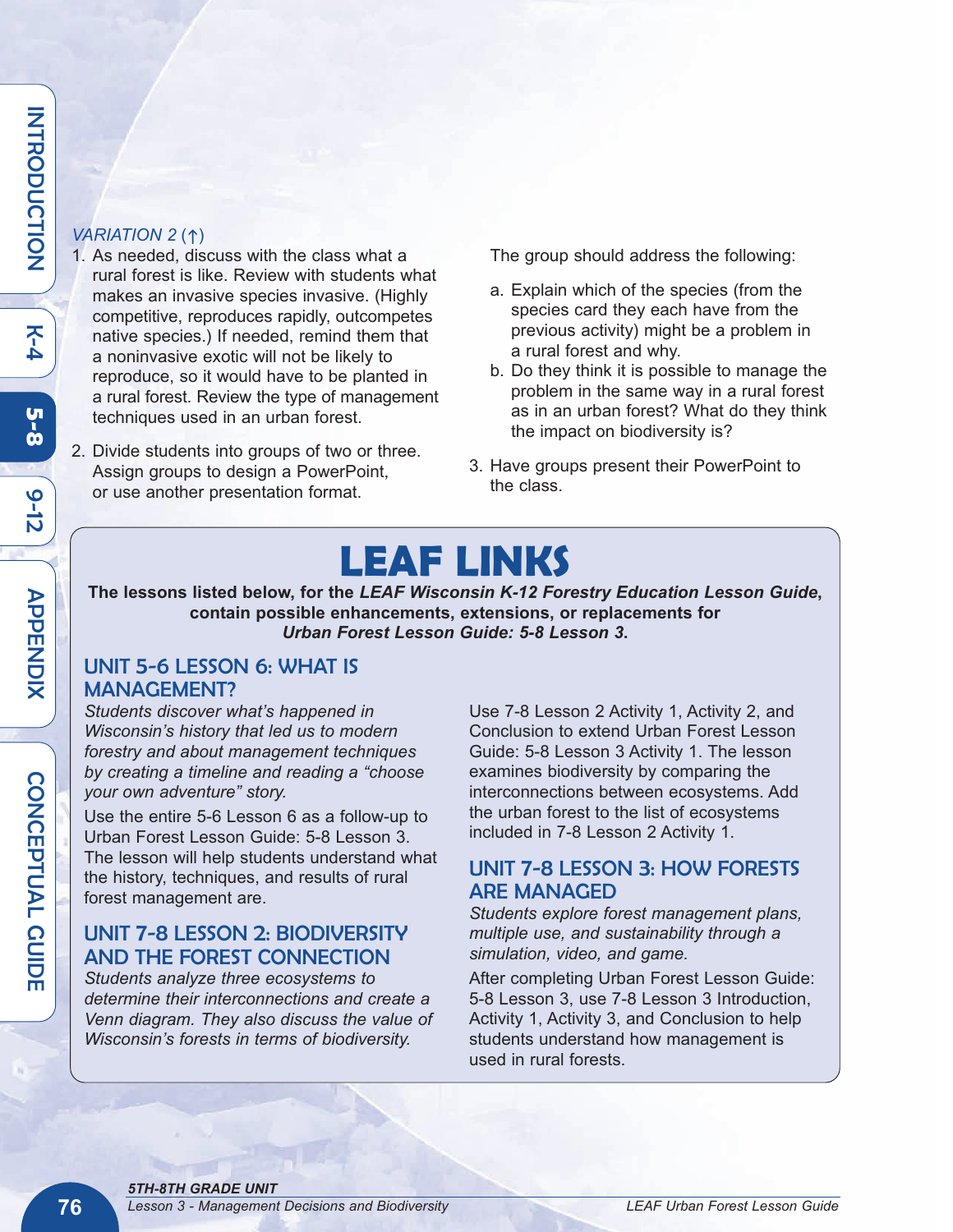# **TREE DATA KEY**

| <b>SPECIES NAME</b>                | <b>NUMBER OF TREES</b><br>(FOR 2 BLOCKS) | % OF TOTAL<br>(FOR 2 BLOCKS) |
|------------------------------------|------------------------------------------|------------------------------|
| Red maple (Acer rubrum)            |                                          | 3.1                          |
| Norway maple (Acer platanoides)    | 7                                        | 21.9                         |
| Sugar maple (Acer saccharum)       | 3                                        | 9.4                          |
| Hackberry (Celtis occidentalis)    | 1                                        | 3.1                          |
| Green ash (Fraxinus pennsylvanica) | 12                                       | 37.5                         |
| White oak (Quercus alba)           |                                          | 3.1                          |
| Pin oak (Quercus palustris)        |                                          | 3.1                          |
| Red oak (Quercus rubra)            |                                          | 3.1                          |
| American elm (Ulmus americana)     | 5                                        | 15.6                         |
| <b>TOTAL</b>                       | 32                                       |                              |

| <b>DIAMETER</b> | <b>NUMBER OF TREES</b><br>(FOR 2 BLOCKS) | % OF TOTAL<br>(FOR 2 BLOCKS) |
|-----------------|------------------------------------------|------------------------------|
| 2-inch          | $\sqrt{3}$                               | 9.4                          |
| 4-inch          | $\overline{\phantom{a}}$                 | $\overline{\phantom{a}}$     |
| 6-inch          | $\overline{4}$                           | 12.5                         |
| 8-inch          | $\overline{\phantom{0}}$                 | $\overline{a}$               |
| 10-inch         | $\overline{4}$                           | 12.5                         |
| 12-inch         | 8                                        | 25.0                         |
| 14-inch         | 5                                        | 15.6                         |
| 16-inch         | $\mathfrak{S}$                           | 9.3                          |
| 18-inch         | $\mathbf{1}$                             | 3.1                          |
| 20-inch         | $\overline{2}$                           | 6.2                          |
| 22-inch         | ۰                                        | $\overline{a}$               |
| 24-inch         | 1                                        | 3.1                          |
| 26-inch         | $\blacksquare$                           | $\overline{a}$               |
| 28-inch         |                                          | ۰                            |
| 30-inch         | $\overline{a}$                           | $\overline{a}$               |
| 32-inch         | $\overline{\phantom{m}}$                 | $\overline{a}$               |
| 34-inch         | ۰                                        | ۰                            |
| 36-inch         | 1                                        | 3.1                          |
| 38-inch         | $\overline{\phantom{a}}$                 | $\overline{\phantom{0}}$     |
| <b>TOTAL</b>    | 32                                       | $\overline{\phantom{a}}$     |

V S **1A**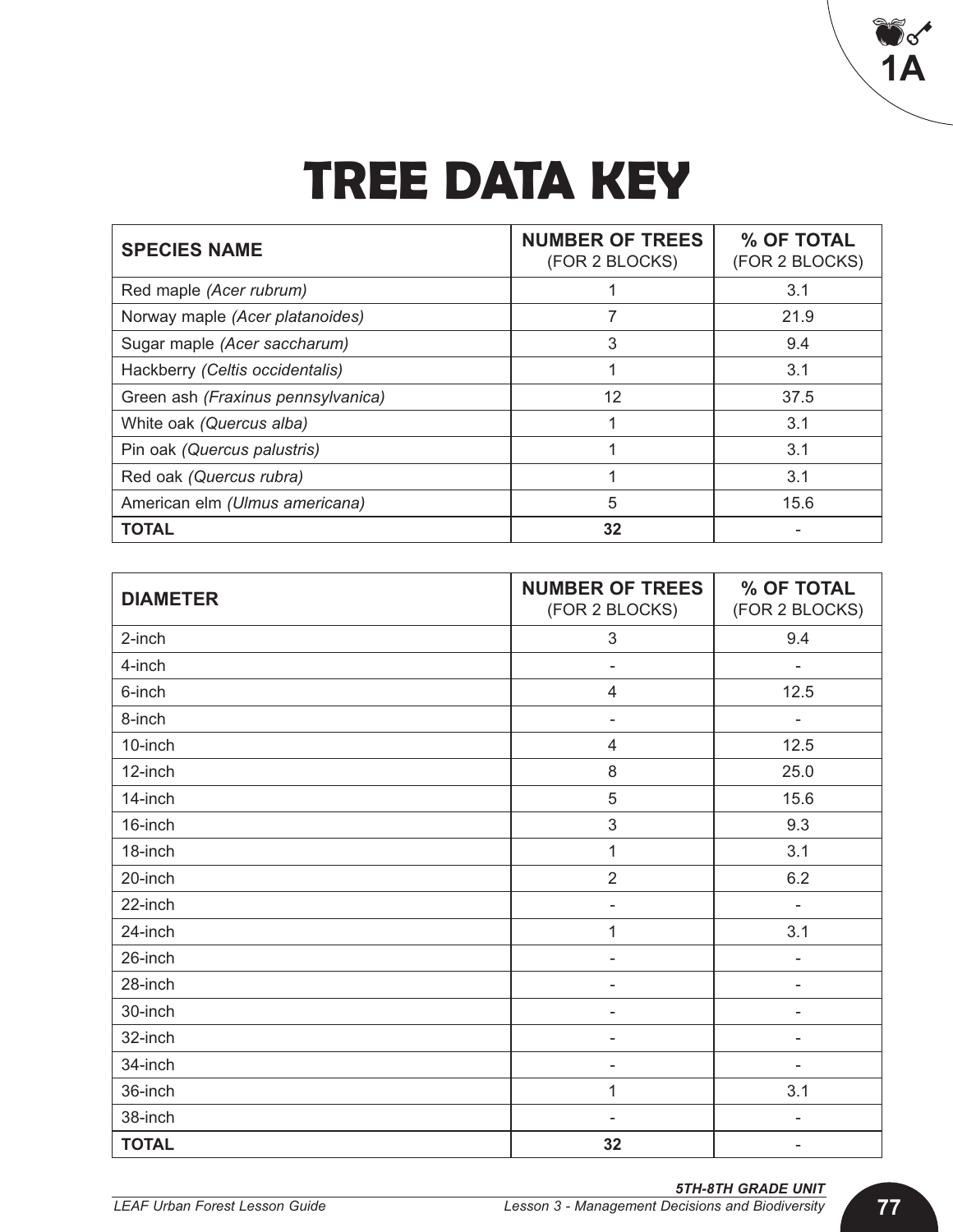# **TREE DATA KEY**

### THE QUESTIONS FROM THE WORKSHEET ARE LISTED FIRST. QUESTIONS IN ITALICS ARE TO BE USED TO LEAD DISCUSSION WITH THE CLASS. WORDS OR NUMBERS IN BOLD ARE THE ANSWERS.

- 1. How many trees are there in the city? **8,961**
	- *Discussion Question: How many trees were in the two blocks on the map?* **32**
- 2. How many different species are there in the city (include miscellaneous hardwoods as one)? **28**
	- *Discussion Question: How many different species were there in the two blocks on the map?* **9**
- 3. What are the three species in the city that have the highest percentage? What is their total percentage? **Norway maple, white ash, and honeylocust. 63.6%**
	- *• Discussion Question: What are the three species that have the highest percentage in the two blocks on the map? What is their total percentage? Norway maple, green ash, and American elm. 75%*
	- *Discussion Question: Are the two blocks on the map more or less diverse in species than the city? Less, because three species make up 75% of the total, but in the whole city three species only make up 63.6%.*
- 4. Which species is most common in the city? **Norway maple**
	- *Discussion Question: Which species is most common on the two block map? Green ash*
	- *• Discussion Question: If an insect that killed ash trees came to the blocks on the map, what would that do? Kill all 12 ash trees on Wisconsin Street. (Reference the map.) If there were lots of ash trees in the whole city, it would have a very big impact.*
- 5. Are most of the trees in the city small (< 20 inches) or large (> 20 inches)? **Small**
	- *Discussion Question: Are most of the trees in the two blocks from the map large or small? They are in the middle.*
	- *Discussion Question: Why do you think so many trees in the entire city are small? They were planted at almost the same time. A big storm, disease, or pest might have killed a lot of trees at once and a lot of new trees were planted at the same time to replace them.*
	- *• Discussion Question: Is it better to have all the trees the same size or all different sizes? Different. Young trees are less susceptible to wind breakage; old trees can withstand drought better. A variety of sizes means that if a wind storm or disease comes, it will be less likely to damage or kill every tree. It also takes more time to take care of trees when they are young. If they are all young at once, it will be very expensive to maintain them.*

**Mode** 

**1B**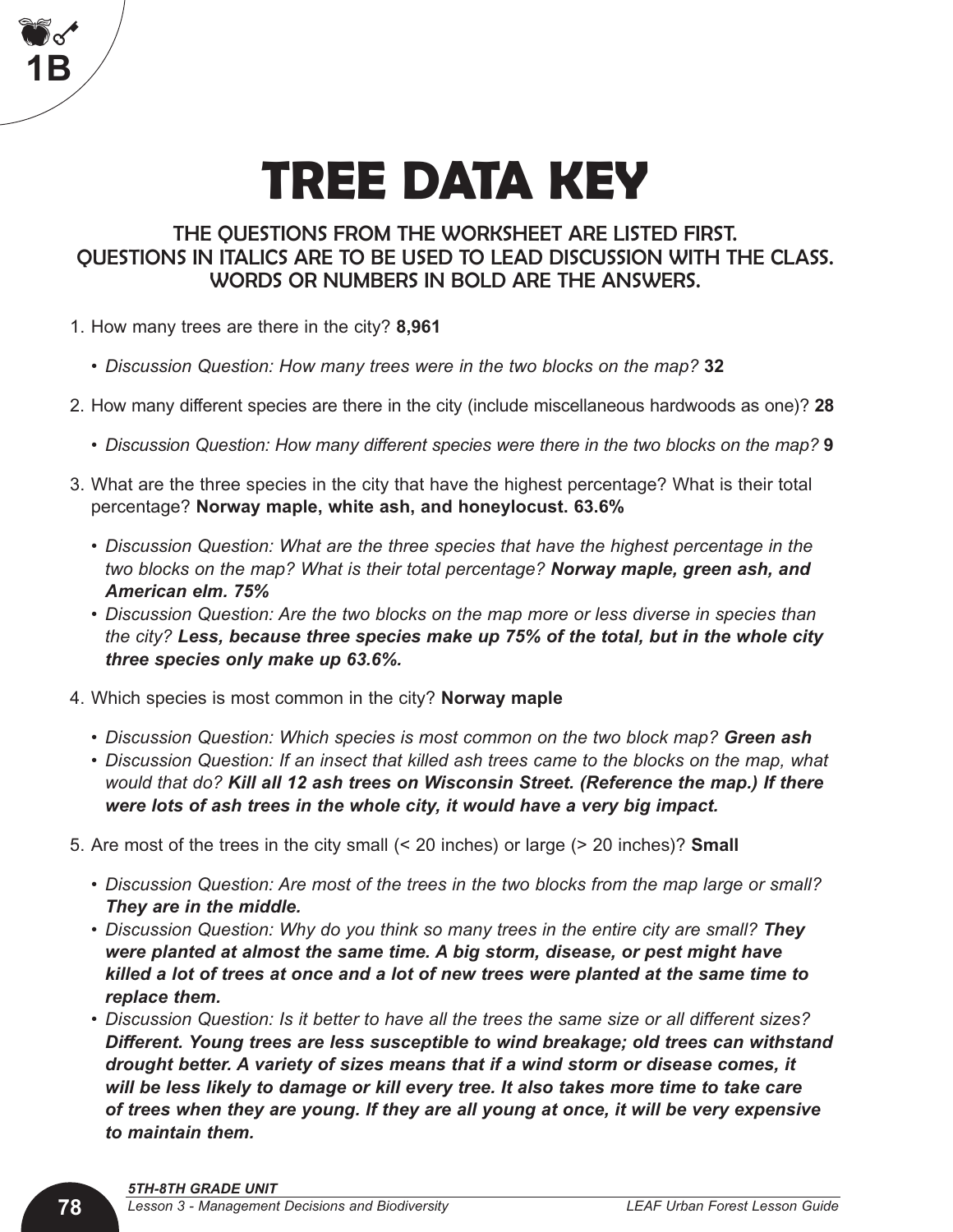**Copy and distribute one card to each student or pair of students. These cards are also available in color on the LEAF website at www.uwsp.edu/leaf.**

#### NORWAY MAPLE *(Acer platanoides)*

 $\square$  Invasive  $\square$  Noninvasive

*This is a large deciduous tree from Europe. It is often planted in urban areas in yards and as a street tree. It produces seeds that are spread by wind and can sprout in suitable areas. Because it has the ability to survive in the shade of other trees, it can outcompete other plants in forests. It is often mistaken for the native sugar maple tree.*



#### AMUR MAPLE *(Acer ginnala)*

 $\square$  Invasive  $\square$  Noninvasive

*This small tree is native to China and Japan. It is planted for decoration and to benefit wildlife. It produces many seeds and shades out other plants.*



A**2A**

#### COMMON BUCKTHORN *(Rhamnus carthartica)*

 $\square$  Invasive  $\square$  Noninvasive

*This tall deciduous shrub is native to Europe and Asia. It is planted for wildlife food and as a decorative plant. It spreads easily by seeds contained in its fruit. It competes aggressively with other plants.*

#### TARTARIAN HONEYSUCKLE *(Lonicera tatarica)*

 $\square$  Invasive  $\square$  Noninvasive

*This deciduous shrub is a native to Asia and western Europe. It was introduced in North America in 1752 as a decorative plant. It is also planted as a food supply for animals. Seeds from the plant are spread by birds that eat the fruit. Honeysuckle grows quickly and outcompetes many native plants.*



#### JAPANESE BARBERRY *(Berberis thunbergii)*

 $\square$  Invasive  $\square$  Noninvasive

*This small deciduous shrub is native to Japan. It is commonly planted for decoration, wildlife food, and erosion control. The seeds in its fruit spread easily by birds and rabbits. It can also spread through its roots.*



- Norway Maple, *Paul Wray,* Iowa State University www.forestryimages.org
- Amur Maple, *Paul Wray,* Iowa State University www.forestryimages.org
- Common Buckthorn, *Paul Wray,* Iowa State University www.forestryimages.org
- Tartarian Honeysuckle, *Patrick Breen,* Oregon State University www.forestryimages.org
- Japanese Barberry, *Jil M. Swearingen,* USDI National Park Service www.forestryimages.org

## *5TH-8TH GRADE UNIT*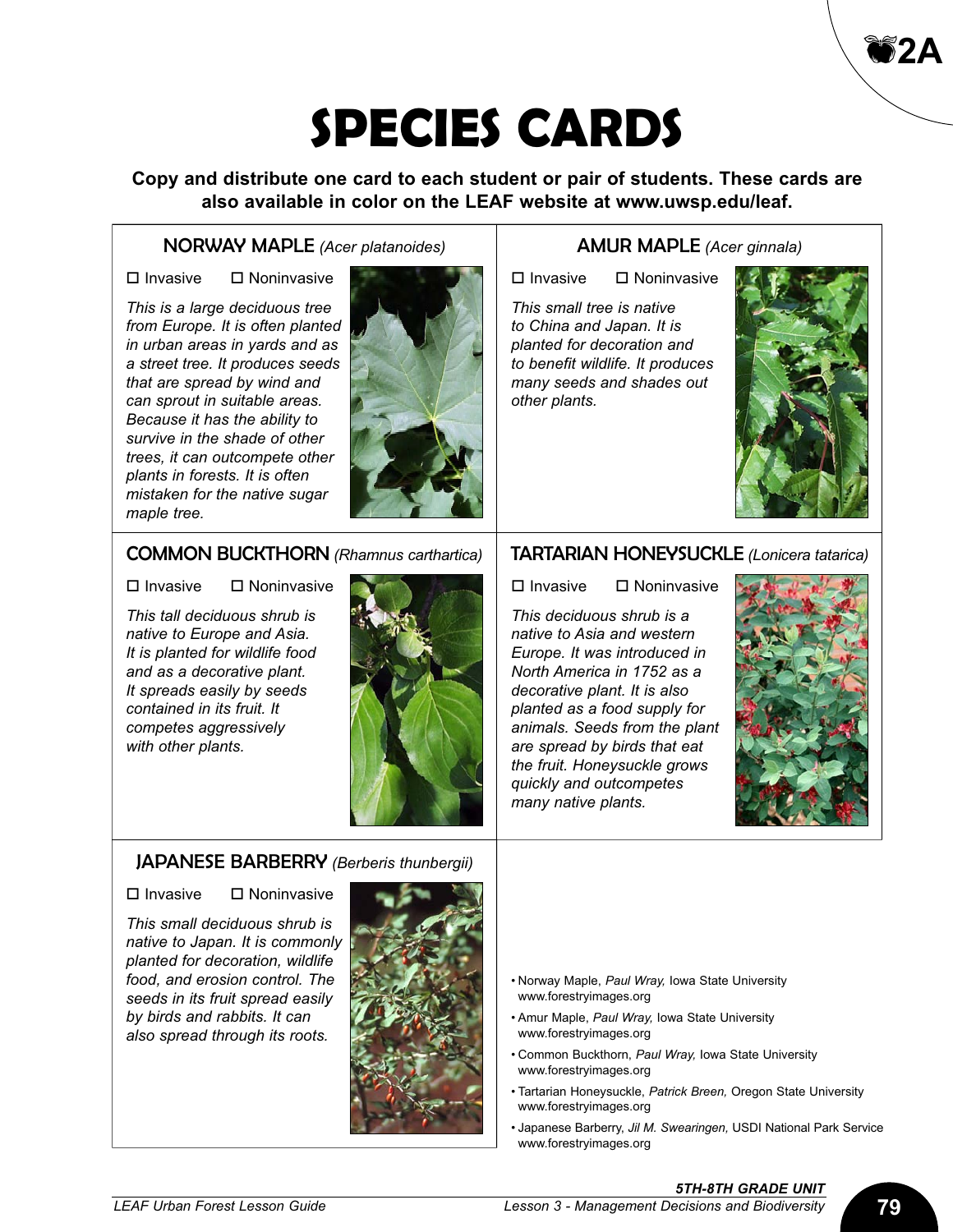#### BURNING BUSH *(Euonymus alata)*

 $\square$  Invasive  $\square$  Noninvasive

A**2B**

*This deciduous shrub is native to northeast Asia and central China. It is planted for decoration because it has brilliant fall color. Its seeds are spread by birds.*



### BLACK LOCUST *(Robinia pseudoacacia)*

 $\Pi$  Invasive  $\Pi$  Noninvasive

*This deciduous tree is native to the southern part of the Appalachian Mountains in the United States. It was planted in this part of the country to help control soil erosion in the early 1900s. It reproduces quickly from sprouts and can outcompete other plants.*



#### GYPSY MOTH *(Lymantria dispar)*

 $\square$  Invasive  $\square$  Noninvasive

*This insect is native to Europe and Asia. It was introduced to the United States in 1869. The caterpillars of the moth eat leaves of more than 500 kinds of plants, but prefer oak trees. The caterpillars do not kill the tree because new leaves grow back,*

*but the tree is weak afterward and other insects or disease can kill the tree more easily.*



#### SIBERIAN ELM *(Ulmus pumila)*

 $\Pi$  Invasive  $\Pi$  Noninvasive

*This is a small- to medium-size deciduous tree native to China and Siberia. This fast-growing tree reproduces easily from seed which is blown by the wind and grows quickly. It has also been planted in urban areas.*



#### EMERALD ASH BORER *(Agrilus planipennis)*

 $\square$  Invasive  $\square$  Noninvasive

*This small green beetle is native to Asia. Its larvae bore into ash trees and eat the tissue. Without that tissue, the trees can't move water and nutrients to the places that need them, so the tree dies. The emerald*

*ash borer was recently found in the United States in 2002, but is moving quickly and killing all kinds of ash trees.*



- Burning Bush, *James H. Miller,* USDA Forest Service www.forestryimages.org
- Siberian Elm, *Patrick Breen,* Oregon State University www.forestryimages.org
- Black Locust, *Charles T. Bryson,* USDA Agricultural Research Service www.forestryimages.org
- Emerald Ash Borer, *David Cappaert* www.forestryimages.org
- Gypsy Moth, *David Mohn,* Critters Page (Creatures Great and Small) www.forestryimages.org

*5TH-8TH GRADE UNIT*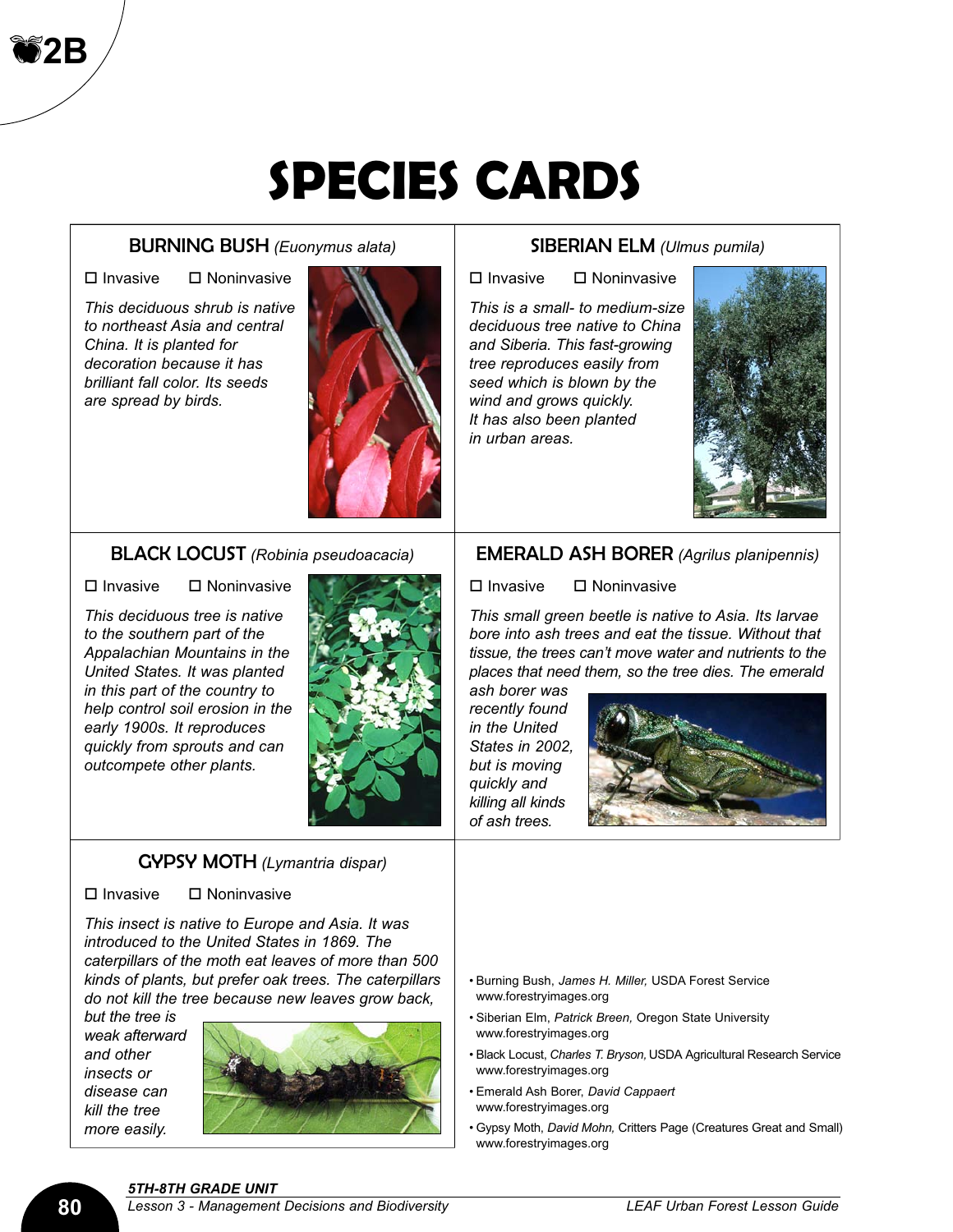#### GINKGO *(Ginkgo biloba)*

 $\square$  Invasive  $\square$  Noninvasive

*This deciduous tree is native to China. It is planted in urban areas because it can tolerate poor soils and pollution. Ginkgo has both male trees and female trees and both must be present for trees to reproduce. Because the female trees produce fruits that smell and make a mess, they are not planted so it does not spread by seed.*



#### EUROPEAN MOUNTAIN ASH*(Sorbus aucuparia)*

 $\square$  Invasive  $\square$  Noninvasive

*This deciduous tree is planted for decoration. It is native to Europe. Although it has berries that birds eat, it does not spread by seed.*



A**2C**

#### CATALPA *(Catalpa speciosa)*

 $\square$  Invasive  $\square$  Noninvasive

*This deciduous tree is native to the southern United States. It is planted in urban areas as a decorative tree. It does not spread quickly.*



#### LILAC *(Syringa sp.)*

 $\square$  Invasive  $\square$  Noninvasive

*This shrub is native to Europe and Asia. It is planted as decoration because of its flowers. Although it forms dense clumps where it is planted, it does not spread aggressively beyond its immediate area.*



- Gingko, *Paul Wray,* Iowa State University www.forestryimages.org
- European Mountain Ash, *Sarah Gilbert,* University of Wisconsin-Stevens Point, LEAF Program www.uwsp.edu/leaf
- Catalpa, *Joseph O'Brien,* USDA Forest Service www.forestryimages.org
- Lilac, *The Dow Gardens Archives,* Dow Gardens www.forestryimages.org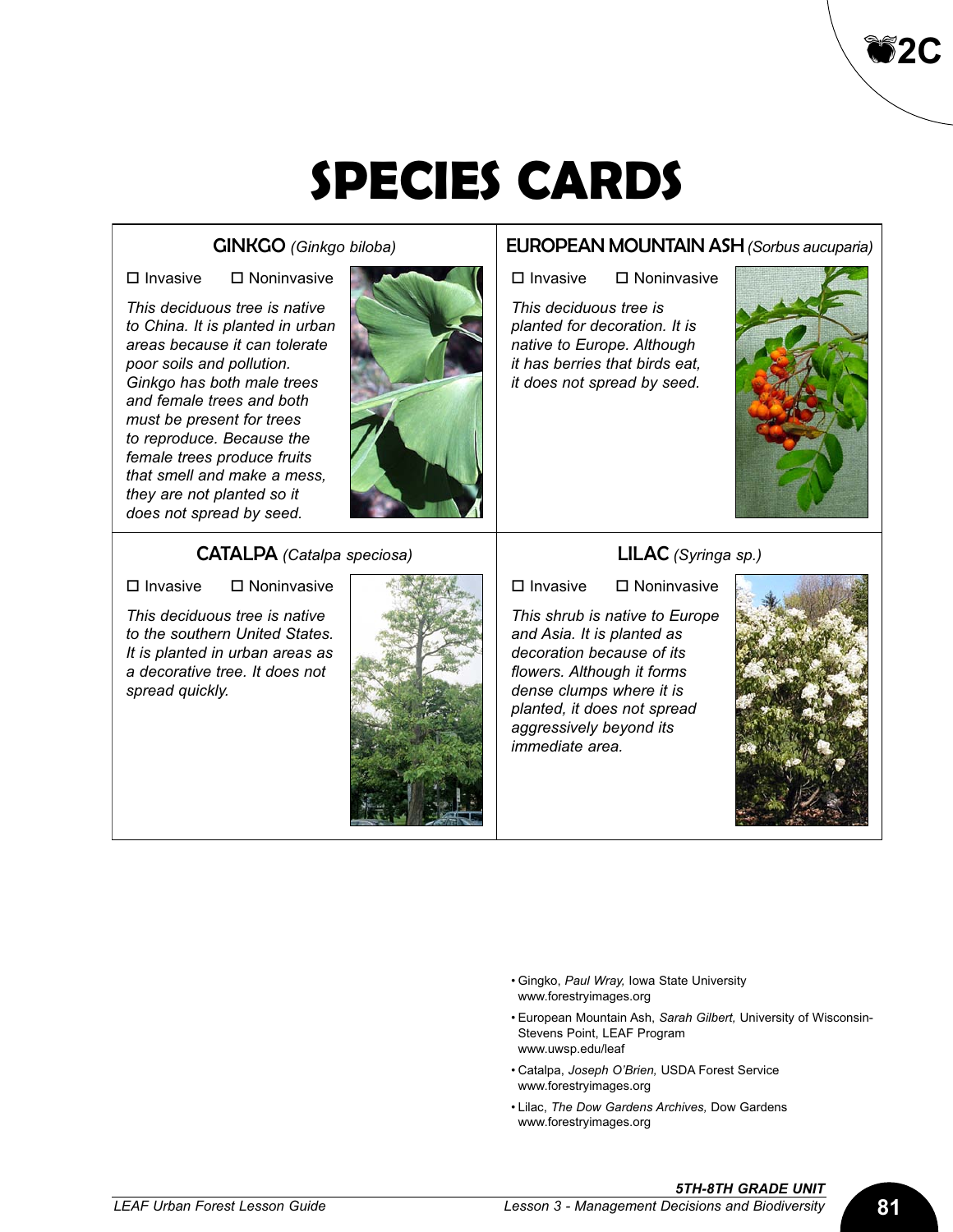#### WEEPING WILLOW *(Salix babylonica)*

A**2D**

 $\square$  Invasive  $\square$  Noninvasive

*This deciduous tree is native to China. It is planted for decoration because of its graceful drooping branches. It does not spread quickly.*



#### NORWAY SPRUCE *(Picea abies)*

 $\square$  Invasive  $\square$  Noninvasive

*This coniferous tree is native to Europe. It is planted as decoration because of its drooping branches. It produces seed, but does not spread by it.*



#### EUROPEAN BLACK PINE *(Pinus nigra)*

 $\square$  Invasive  $\square$  Noninvasive

*This pine tree is native to Europe. It is planted in urban areas as a decorative tree. It does not spread readily by seed.*



#### LITTLE-LEAF LINDEN *(Tilia cordata)*

 $\square$  Invasive  $\square$  Noninvasive

*This deciduous tree is native to Europe. It is related to native basswood trees and is planted in urban areas as a shade tree. It does not spread readily by seed.*



- Weeping Willow, *The Dow Gardens Archives,* Dow Gardens www.forestryimages.org
- European Black Pine, *Bill Cook,* Michigan State University www.forestryimages.org
- Norway Spruce, *Bill Cook,* Michigan State University www.forestryimages.org
- Little Leaf Linden, *Zelimir Borzan,* University of Zagreb www.forestryimages.org

### *5TH-8TH GRADE UNIT*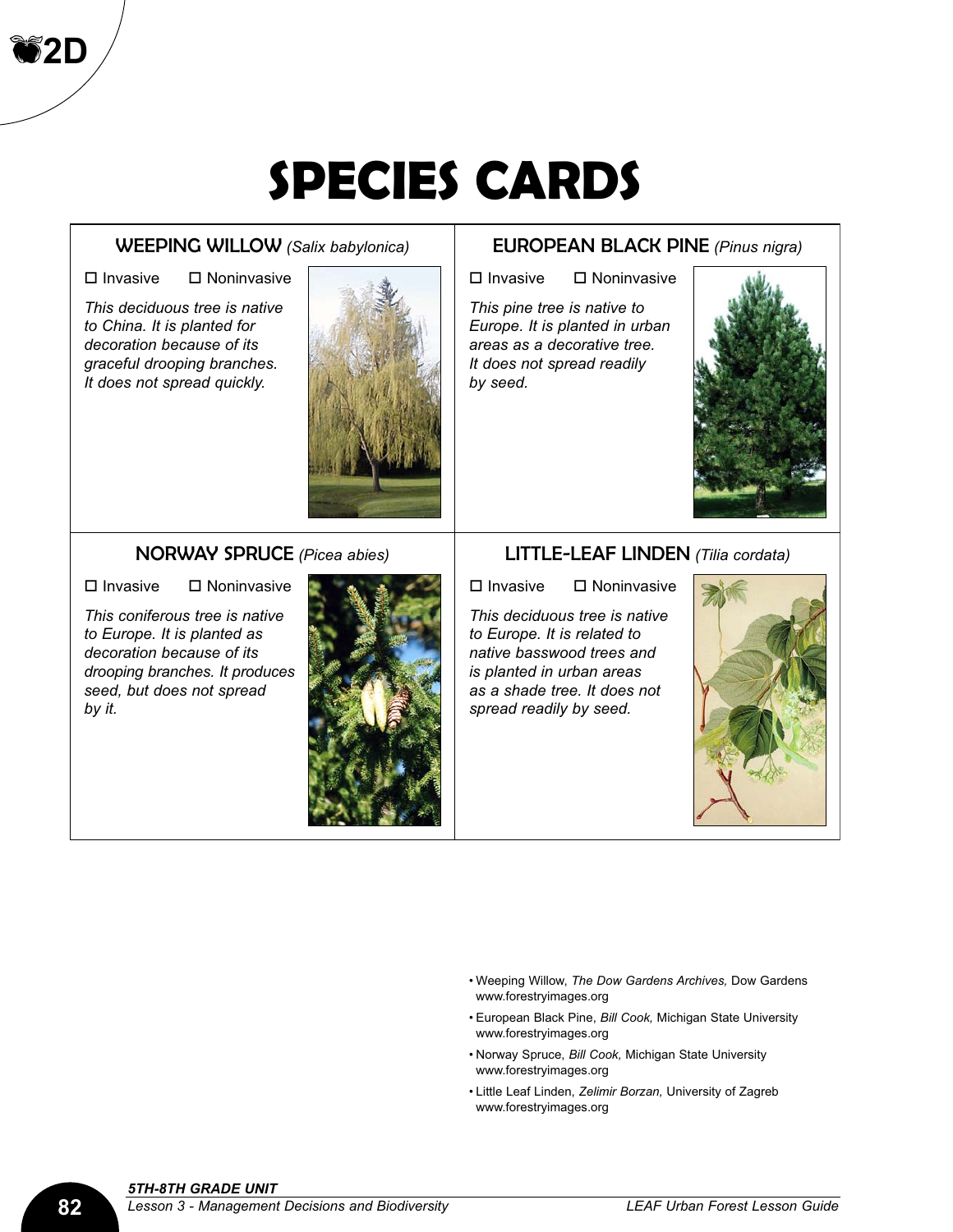

**W O R L D M A P**

A**3**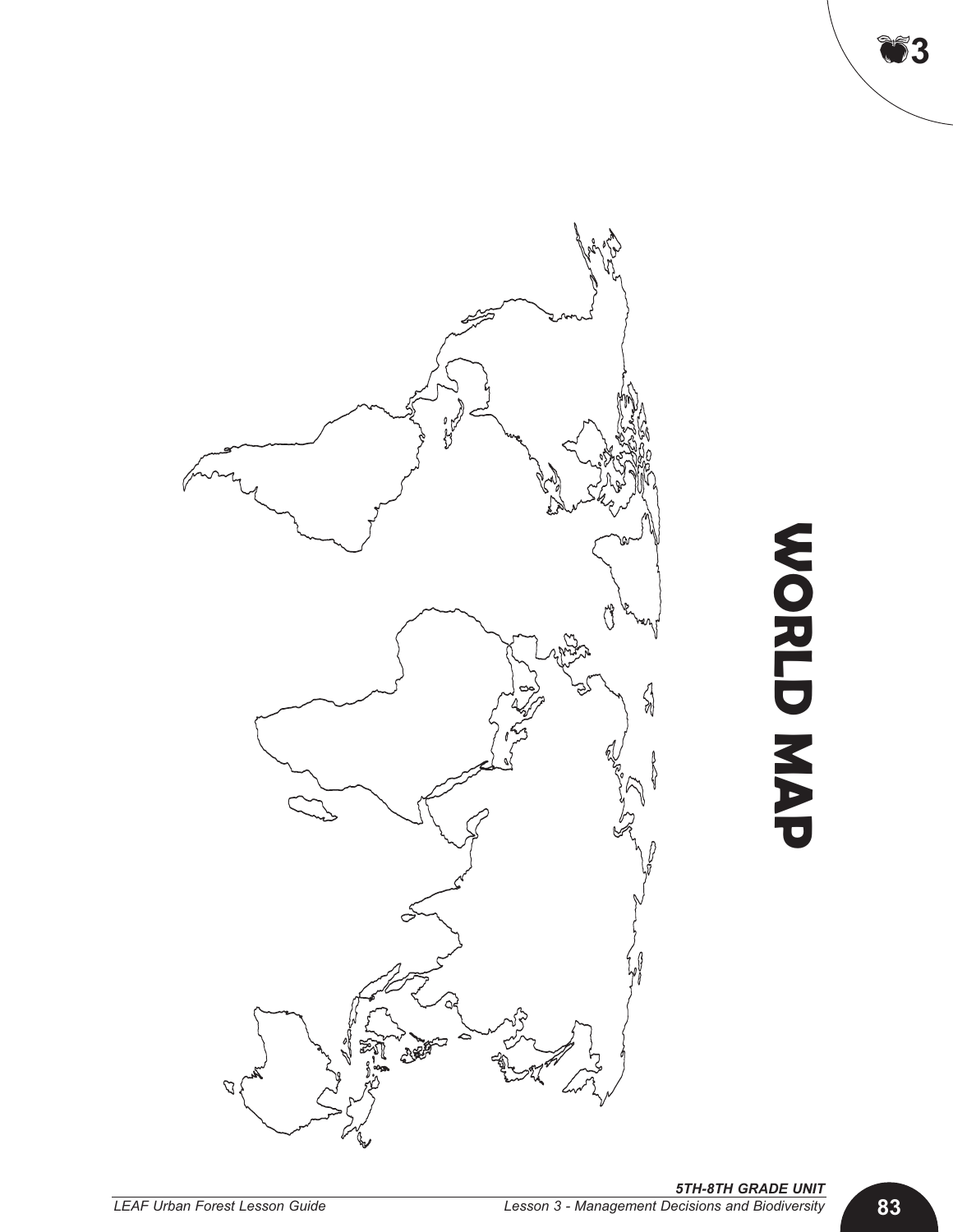# **SPECIES CARDS KEY**

### INVASIVE SPECIES AND ORIGIN

| Common buckthorn (Rhamnus carthartica)Europe and Asia              |  |
|--------------------------------------------------------------------|--|
| Tartarian honeysuckle (Lonicera tatarica) Asia and Western Europe  |  |
|                                                                    |  |
| Burning bush (Euonymus alata)Northeast Asia and Central China      |  |
|                                                                    |  |
|                                                                    |  |
| Black locust (Robinia pseudoacacia) Southern Appalachian Mountains |  |

### NONINVASIVE SPECIES AND ORIGIN

Ak**4**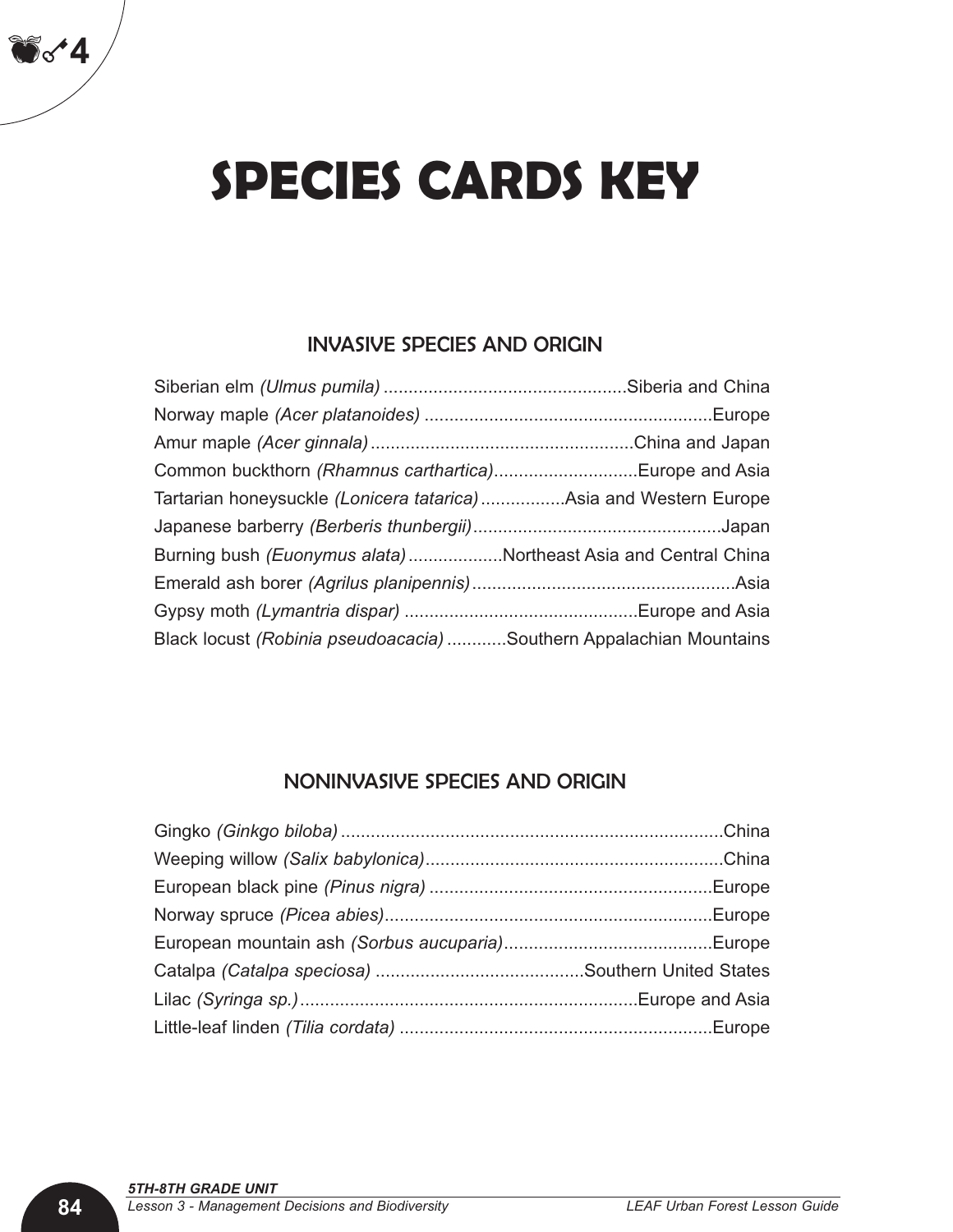# **TREE DATA COLLECTION TABLES**

| <b>SPECIES NAME</b>                | <b>NUMBER OF TREES</b><br>(FOR 2 BLOCKS) | % OF TOTAL<br>(FOR 2 BLOCKS) |
|------------------------------------|------------------------------------------|------------------------------|
| Red maple (Acer rubrum)            |                                          |                              |
| Norway maple (Acer platanoides)    |                                          |                              |
| Sugar maple (Acer saccharum)       |                                          |                              |
| Hackberry (Celtis occidentalis)    |                                          |                              |
| Green ash (Fraxinus pennsylvanica) |                                          |                              |
| White oak (Quercus alba)           |                                          |                              |
| Pin oak (Quercus palustris)        |                                          |                              |
| Red oak (Quercus rubra)            |                                          |                              |
| American elm (Ulmus americana)     |                                          |                              |
| <b>TOTAL</b>                       |                                          |                              |

| <b>DIAMETER</b> | <b>NUMBER OF TREES</b><br>(FOR 2 BLOCKS) | % OF TOTAL<br>(FOR 2 BLOCKS) |
|-----------------|------------------------------------------|------------------------------|
| 2-inch          |                                          |                              |
| 4-inch          |                                          |                              |
| 6-inch          |                                          |                              |
| 8-inch          |                                          |                              |
| 10-inch         |                                          |                              |
| 12-inch         |                                          |                              |
| 14-inch         |                                          |                              |
| 16-inch         |                                          |                              |
| 18-inch         |                                          |                              |
| 20-inch         |                                          |                              |
| 22-inch         |                                          |                              |
| 24-inch         |                                          |                              |
| 26-inch         |                                          |                              |
| 28-inch         |                                          |                              |
| 30-inch         |                                          |                              |
| 32-inch         |                                          |                              |
| 34-inch         |                                          |                              |
| 36-inch         |                                          |                              |
| 38-inch         |                                          |                              |
| <b>TOTAL</b>    |                                          |                              |

!**1A**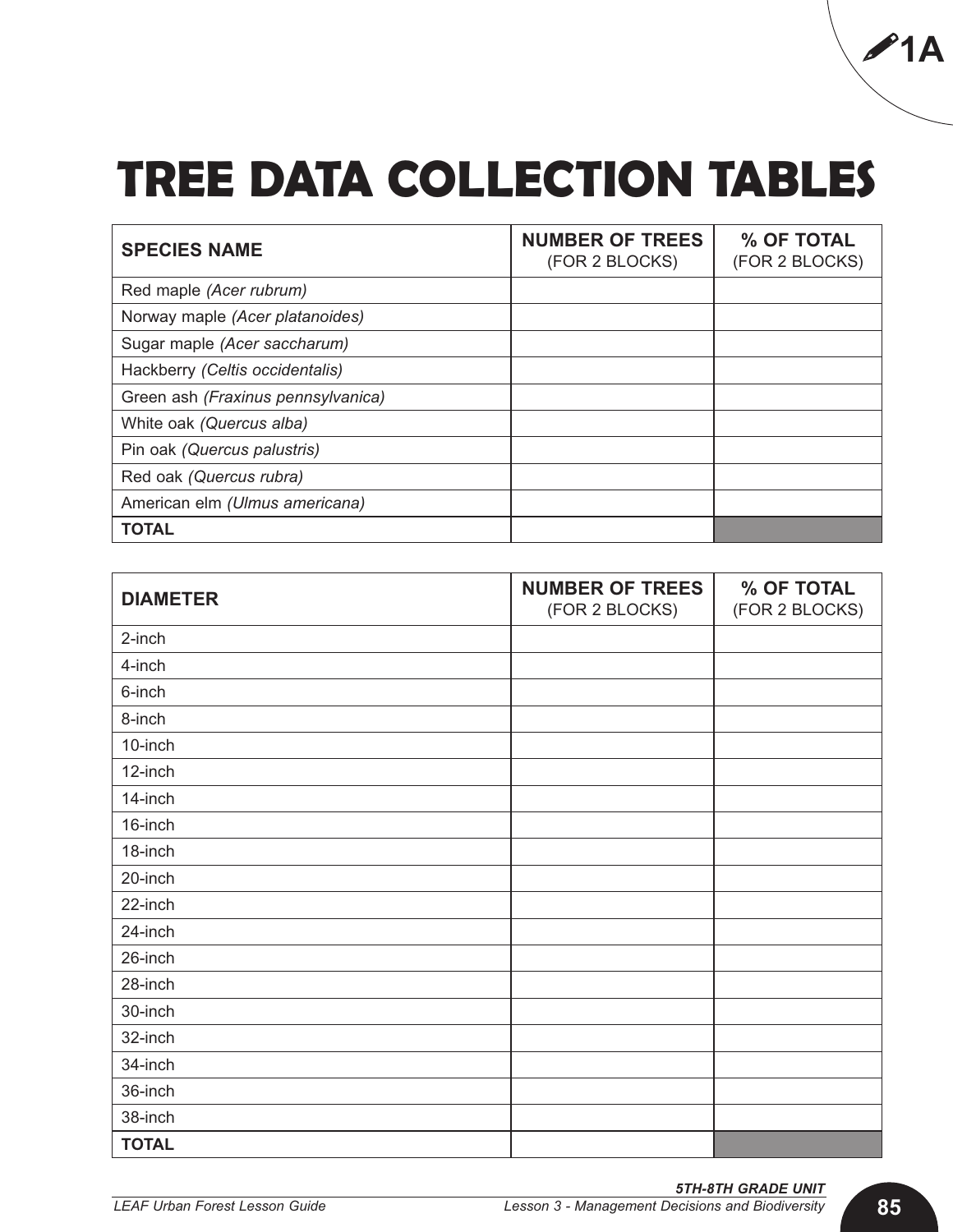# **TREE DATA COLLECTION MAP**



ELM STREET

#### **TREE DATA COLLECTION MAP KEY**

NM ............Norway maple *(Acer platanoides)* WO............White oak *(Quercus alba)* SM.............Sugar maple *(Acer saccharum)* PO.............Pin oak *(Quercus palustris)* HB .............Hackberry *(Celtis occidentalis)* RO.............Red oak *(Quercus rubra)*

RM ............Red maple *(Acer rubrum)* GA.............Green ash *(Fraxinus pennsylvanica)*

- 
- 
- .................. AE .............American elm *(Ulmus americana)*

..................Empty Planting Space ..................Existing Diameter and Tree Species 2" RM



!**1B**